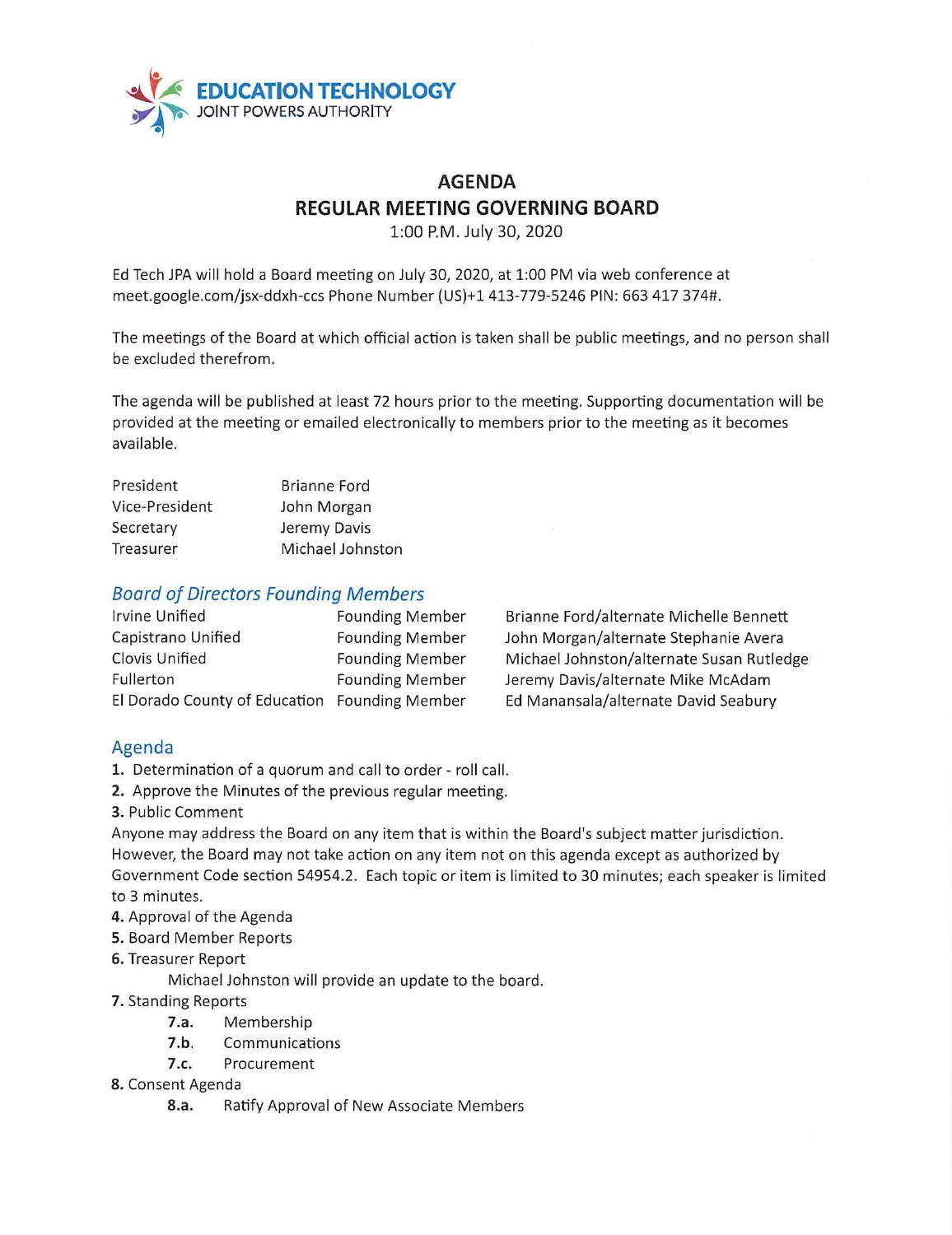

Background Information: The following organizations have applied for associate membership and, pursuant to Ed Tech JPA's Associate Member Operating Procedures, were granted provisional approval:

- Alameda County Office of Education
- Chaffey Joint Union High School District
- Fresno County Superintendent of Schools
- New Haven Unified School District
- Orange County Superintendent of Schools
- Vista Unified School District

The Board must formally ratify the approval of their membership.

Recommendation: Ratify associate membership for the organizations listed.

Motion:

### Unfinished and Old Business

None.

#### New Business (Action Items)

**9.** Approve Award of RFP No. 19/20-07 Media Repository Solution.

#### **9.a.** Background information:

RFP No. 19/20-07 Media Repository Solution was conducted pursuant to Board approval at the May 30, 2019 Board meeting. Kaltura, Inc. submitted a Proposal that meets the minimum qualifications for sections 1,2, 3, & 4.

Recommendation: Approve Resolution No. 20-21-1 awarding RFP No. 19/20-07 Media Repository Solution to Kaltura, Inc., and other qualifying vendors, as approved by the board, with the administrative fee as approved at the January 23, 2020 board meeting.

Motion:

**9.b.** Background information:

RFP No. 19/20-07 Media Repository Solution was conducted pursuant to Board approval at the May 30, 2019 Board meeting. Learning Explorer LLC submitted a Proposal that meets the minimum qualifications for sections 1,2, 3, & 4.

Recommendation: Approve Resolution No. 20-21-2 awarding RFP No. 19/20-07 Media Repository Solution to Learning Explorer LLC, and other qualifying vendors, as approved by the board, with the administrative fee as approved at the January 23, 2020 board meeting.

Motion: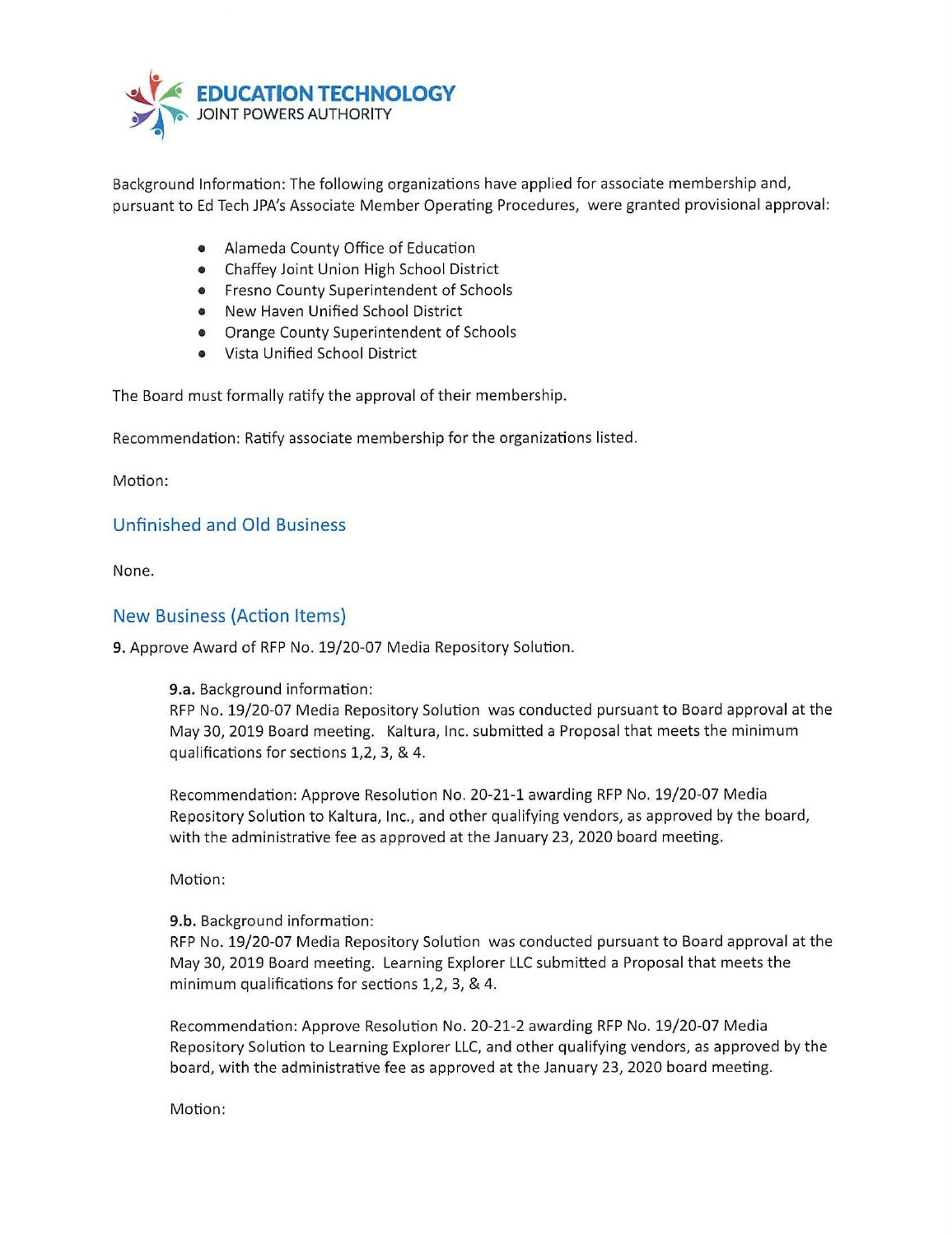

## New Business (Non Action Items)

**10.** Discuss potential Founding Members and determine next steps.

## Closing Items

**11.** Personnel Items

**12.** Reports of the Executive Director and any special committees or advisory councils

**13.** Presentation of written communications

**14.** Scheduling of next regular meeting Thursday, August 27, 2020 at Meeting ID

meet.google.com/yzw-ajdi-ohe Phone Number (US)+l 405-701-9371 PIN: 927 027 813#

**15.** Adjournment.

Telecommuting members of the public who wish to address the Board during the Board Meeting must complete the provided form at

https://docs.google.com/forms/d/1II2zovD0kE8DZmG3EIThhmnVAML0MWhSz\_73BqMZEUs/edit prior to the start of the Board Meeting.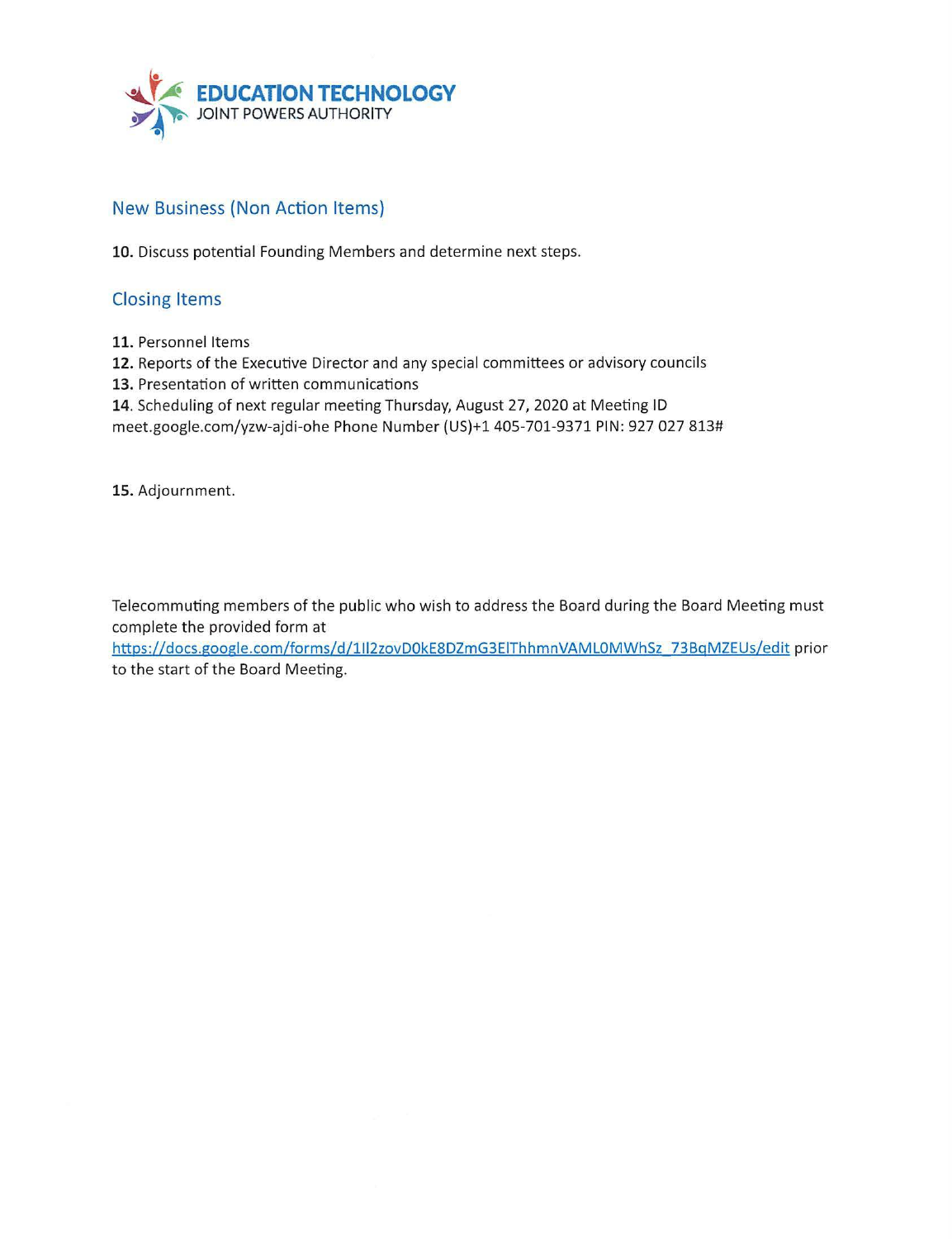# **EDUCATION TECHNOLOGY JOINT POWERS AUTHORITY Minutes REGULAR MEETING OF THE GOVERNING BOARD**

June 25, 2020 1:00 P.M. Google Meet

#### **1. CALL TO ORDER**

Minutes: Brianne Ford called the meeting to order at 1:06 PM.

#### **2. PUBLIC COMMENT**

#### **None.**

Anyone may address the Board on any item that is within the Board's subject matter jurisdiction. However, the Board may not take action on any item not on this agenda except as authorized by Government Code section 54954.2.

#### **3. ROLL CALL**

Present In Person: N/A

Present by Telephone: Brianne Ford with Irvine USD Susan Rutledge with Clovis Unified School District John Morgan with Capistrano Unified School District Mike McAdam with Fullerton School District

#### **4. APPROVAL OF MINUTES**

**Motion Passed:** Approve the Minutes from the May 28, 2020 Regular Board Meeting.

Passed with a motion by John Morgan and a second by Susan Rutledge.

Yes Brianne Ford

- Yes Susan Rutledge
- Yes John Morgan
- Yes Mike McAdam

#### **S. APPROVAL OF AGENDA**

**Motion Passed:** Adopt Agenda, as presented.

Passed with a motion by John Morgan and a second by Susan Rutledge.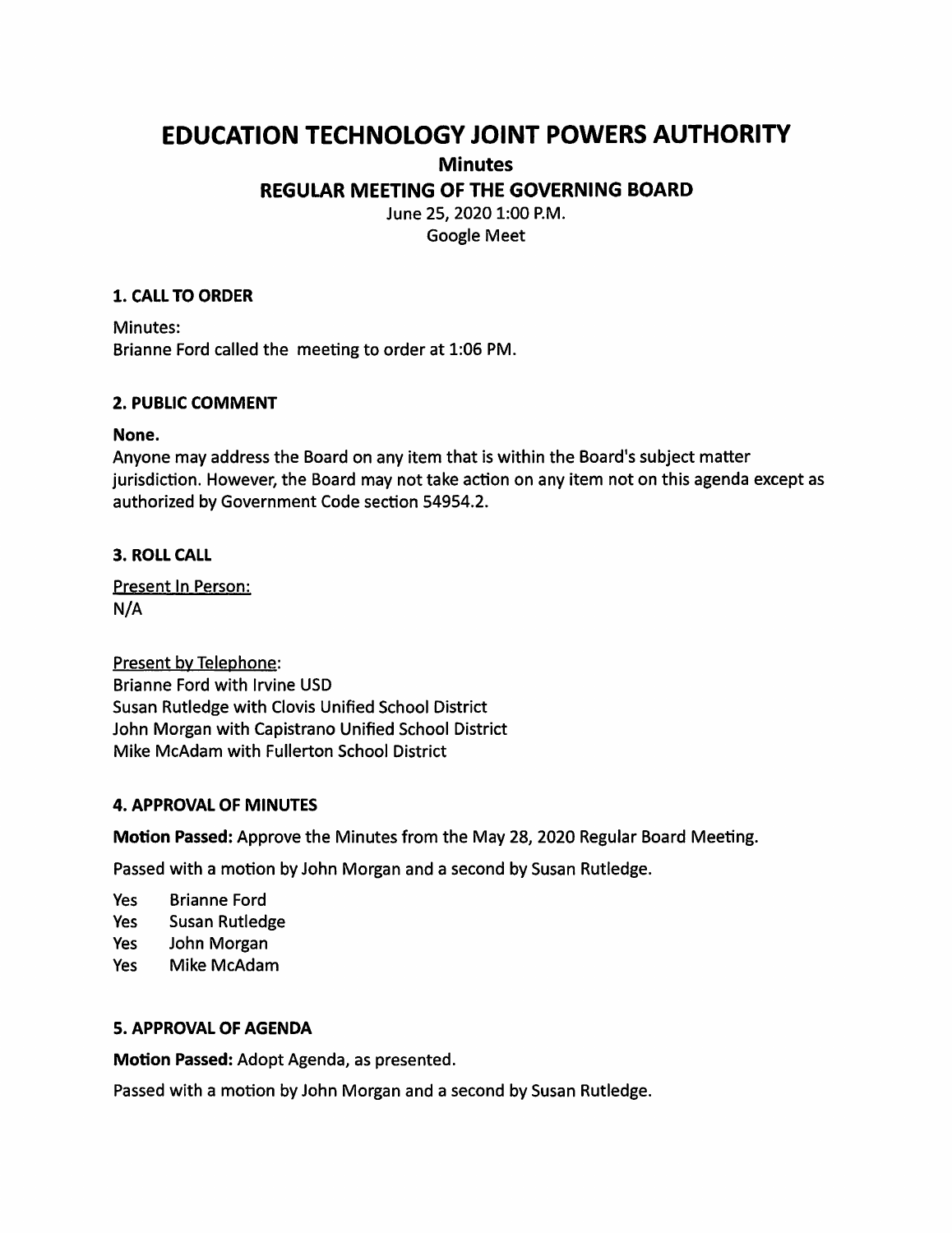Yes Brianne Ford

Yes Susan Rutledge

Yes John Morgan

Yes Mike McAdam

#### **6. ACCEPTANCE OF BOARD MEMBER REPORTS**

Minutes: None.

### **7. ACCEPTANCE OF TREASURER REPORT**

Minutes:The budget shall be addressed later in the board meeting.

#### **8. ACCEPTANCE OF STANDING REPORTS**

**8.a.** Membership Minutes: Membership was discussed.

**8.b.** Communications Minutes: A potential logo for JPA-approved vendors was discussed.

\*Michael Johnston joined the meeting.

**8.c.** Procurement Minutes: The current and future RFPs were discussed.

#### **9. ACCEPTANCE OF CONSENT AGENDA**

**9.a.** Ratify Approval of New Associate Members

**Motion Passed:** Ratify Approval of New Associate Members: East Side Valley Union High School District, Imperial County Office of Education, Murrieta Valley Unified School District, Palo Alto Unified School District, San Joaquin County Office of Education, San Lorenzo Unified School District, Tahoe Truckee School District, and West Covina Unified School District.

Passed with a motion by John Morgan and a second by Michael Johnson.

- Yes Brianne Ford
- Yes Michael Johnson
- Yes John Morgan
- Yes Mike McAdam

#### **10. UNFINISHED AND OLD BUSINESS**

None.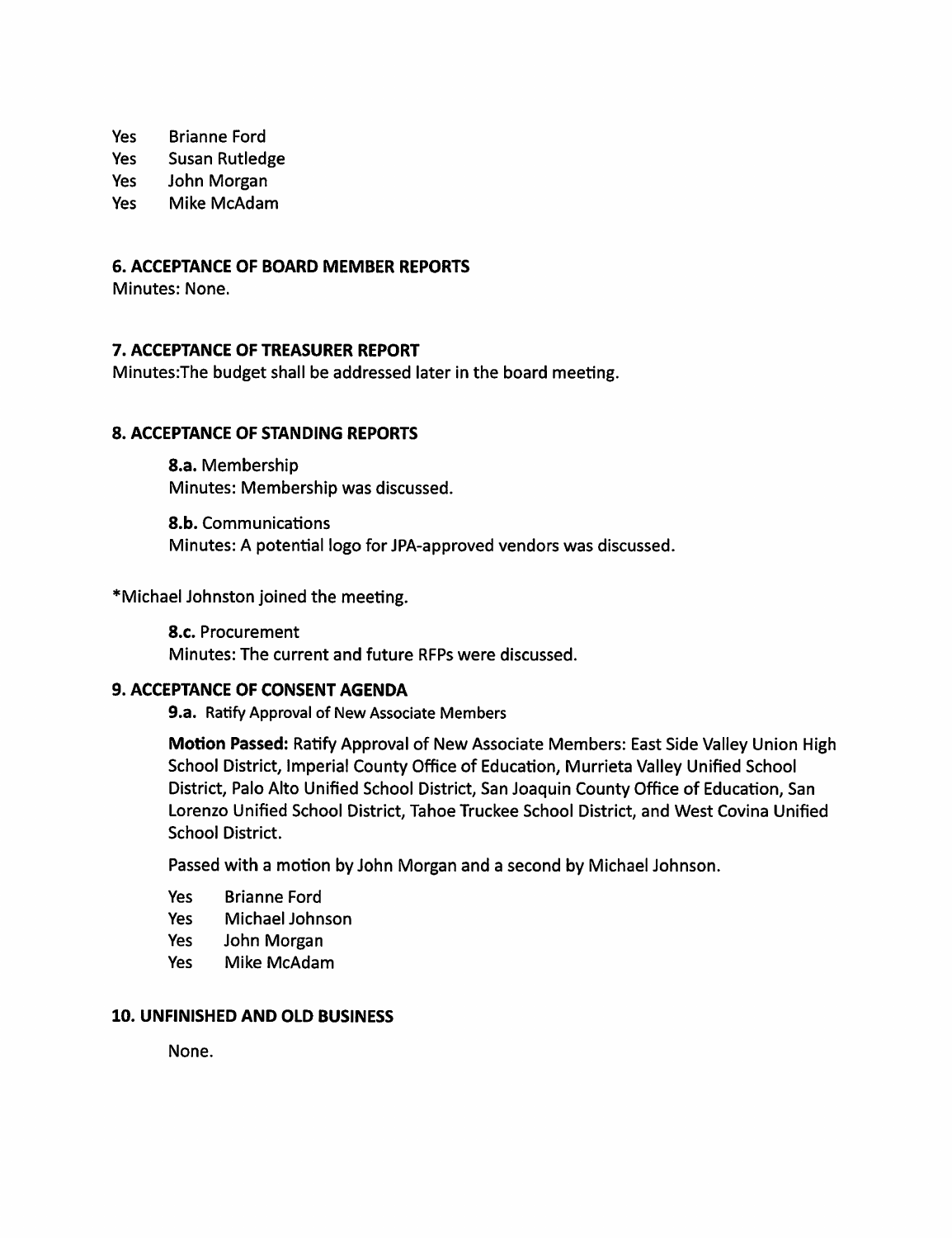#### **11. NEW BUSINESS (ACTION ITEMS)**

**11.a.** Approve Vendor Name Change.

**Motion Passed:** Approve amending the award and all resulting contracts from Anaca Technologies Ltd dba Xello to Xello Inc..

Passed with a motion by John Morgan and a second by Michael Johnson.

- Yes Brianne Ford
- Yes Michael Johnson
- Yes John Morgan
- Yes Mike McAdam

#### **11.b.** Approve 2020-21 Budget

**Motion Passed:** Approve the 2020-21 Budget with the 2023-24 expenditure for McGuire & Associates updated to \$5,000.

Passed with a motion by John Morgan and a second by Michael Johnson.

- Yes Brianne Ford
- Yes Michael Johnson
- Yes John Morgan
- Yes Mike McAdam

#### **11.b.** Approve Annual Evaluation Report.

**Motion Passed:** Approve the Annual Evaluation Report as presented with the understanding that the format may change in future years.

Passed with a motion by John Morgan and a second by Michael Johnson.

- Yes Brianne Ford
- Yes Michael Johnson
- Yes John Morgan
- Yes Mike McAdam

#### **11.c.** Approve Annual Plan.

**Motion Passed:** Approve the Annual Plan as presented with the understanding that the format may change in future years.

Passed with a motion by John Morgan and a second by Michael Johnson.

- Yes Brianne Ford
- Yes Michael Johnson
- Yes John Morgan
- Yes Mike McAdam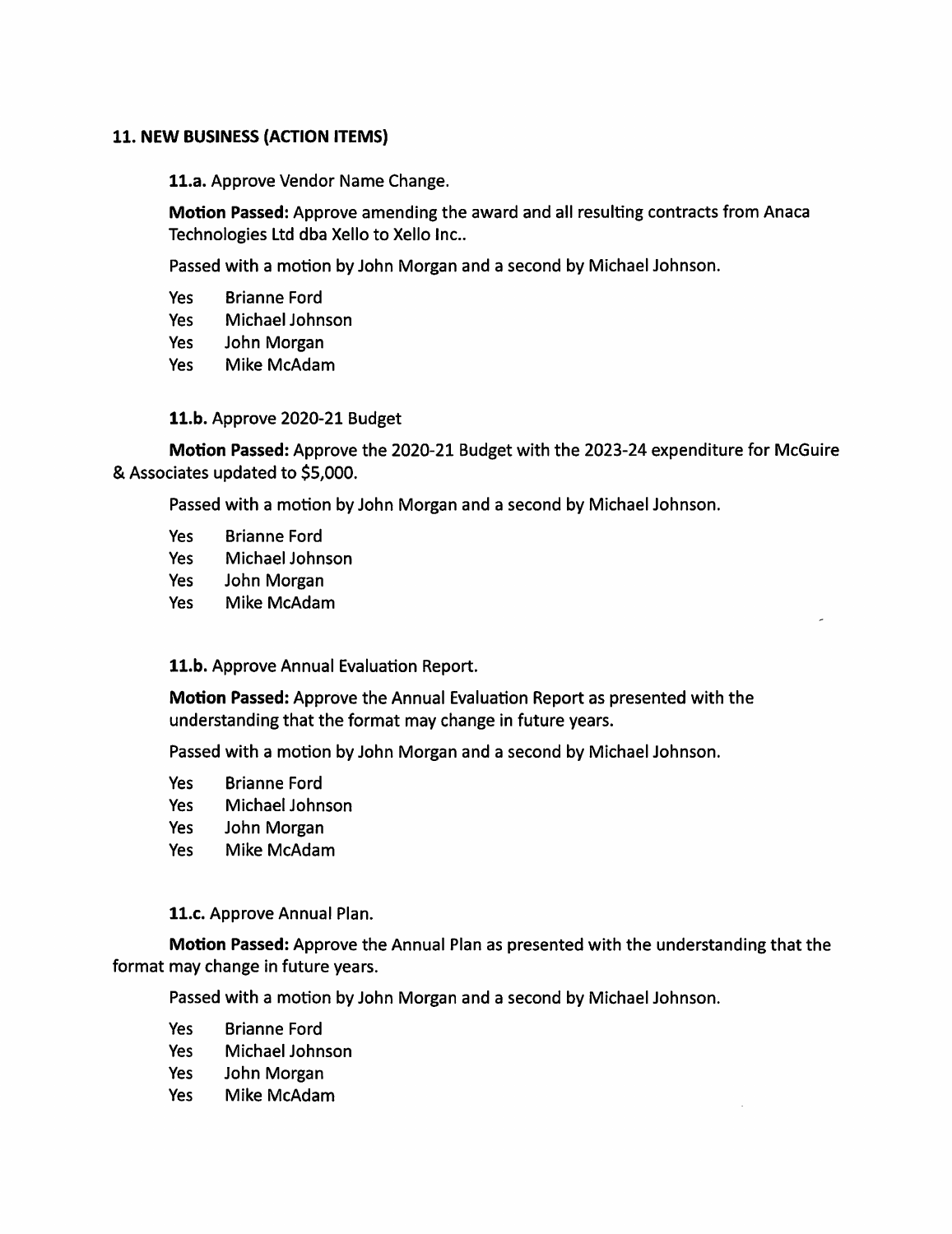#### **11.d.** Election of Officers.

**Motion Passed:** Appoint the following officers to two year terms:

President: Brianne Ford Vice President: John Morgan Secretary: Jeremy Davis

Passed with a motion by John Morgan and a second by Michael Johnson.

- Yes Brianne Ford
- Yes Michael Johnson
- Yes John Morgan
- Yes Mike McAdam

**11.e.** Approve the 2020-21 Legal Budget and Plan.

**Motion Passed:** Approve the 2020-21 Legal Budget and Plan as presented.

Passed with a motion by John Morgan and a second by Michael Johnson.

- Yes Brianne Ford
- Yes Michael Johnson
- Yes John Morgan
- Yes Mike McAdam

#### **12. NEW BUSINESS (NON ACTION ITEMS)**

**12.a.** The Bylaws were reviewed and discussed, including the appointment of an Executive Director.

**12.b.** Discuss potential Founding Members and determine next steps. Minutes: Potential Founding Members were discussed.

#### **13. PERSONNEL ITEMS**

Minutes: None.

#### **14. REPORT OF EXECUTIVE DIRECTOR AND SPECIAL COMMITTEES OF ADVISORY COUNCIL**  Minutes: None.

#### **15. PRESENTATION OF WRITTEN COMMUNICATIONS**

Minutes: None.

#### **16. SCHEDULING OF NEXT MEETING**

The next Regular Meeting shall be held on July 30, 2020 at 1:00pm at Meeting ID meet.google.com/jsx-ddxh-ccs Phone Number (US)+1 413-779-5246 PIN: 663 417 374# ,as approved on the Regular Board Meeting Schedule as board approved on April 30, 2020, but may be changed at the discretion of the board.

#### **17. ADJOURNMENT**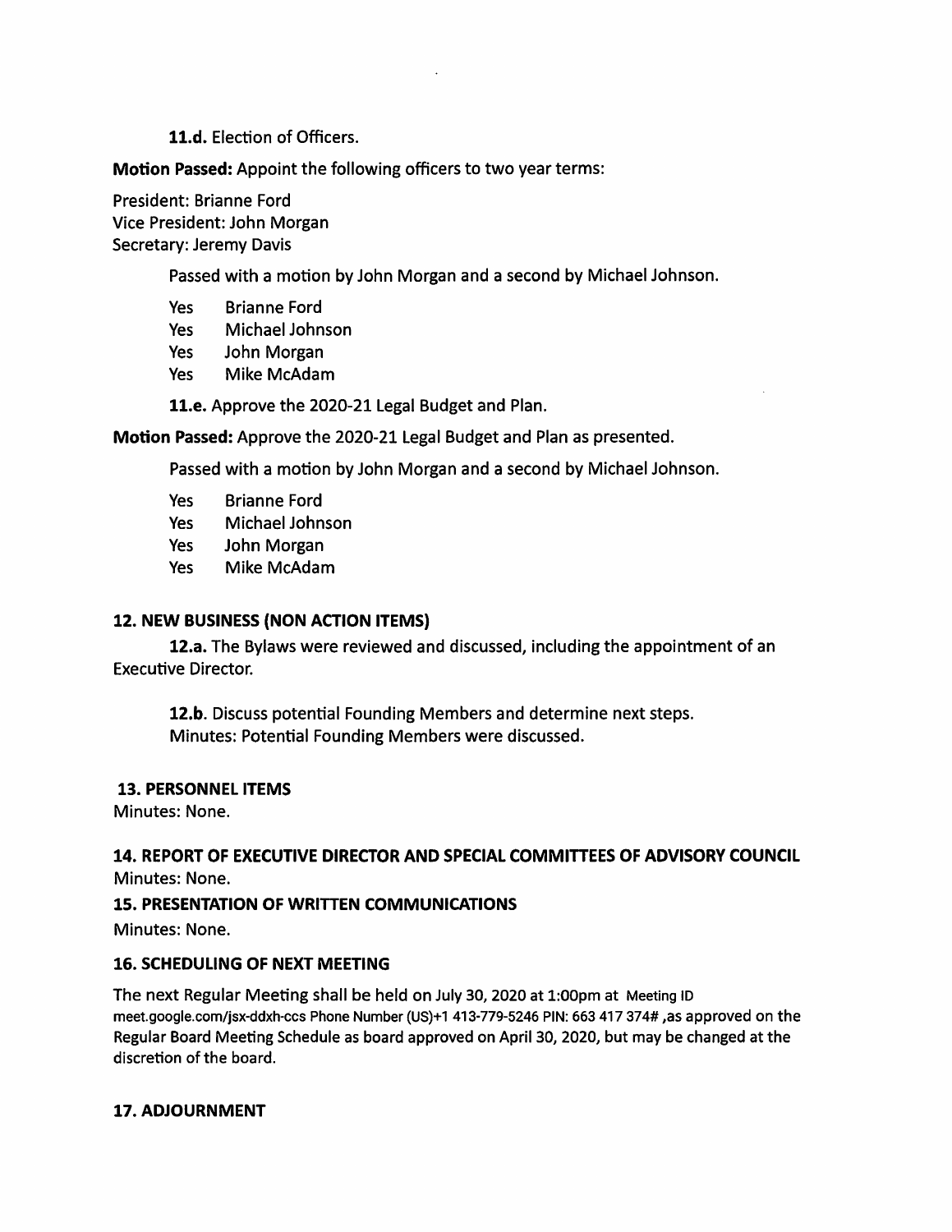## **Motion Passed:** Adjourn the meeting at 2:08 pm.

Passed with a motion by John Morgan and a second by Michael Johnson.

- Yes Brianne Ford
- Yes Michael Johnson
- Yes John Morgan
- Yes Mike McAdam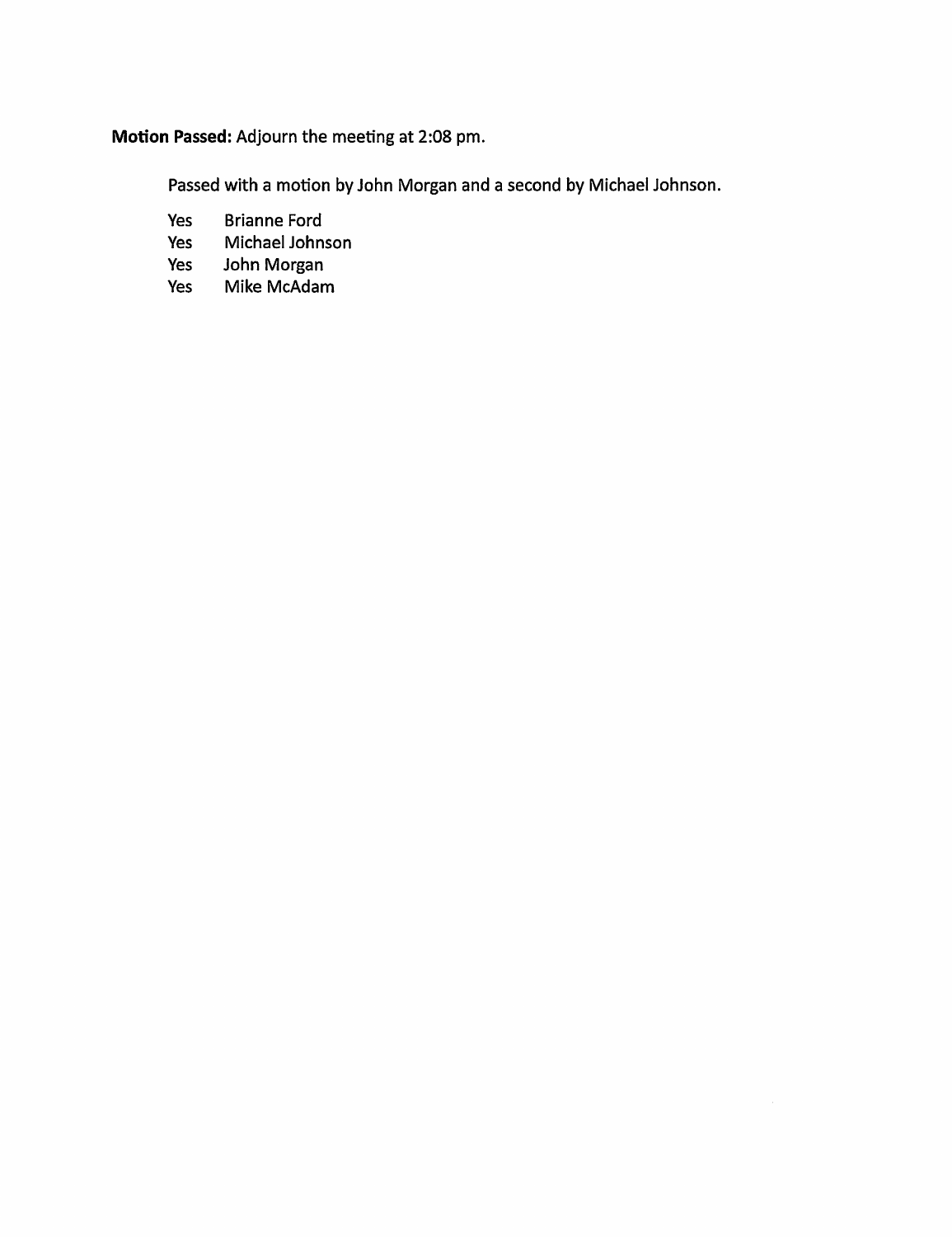# Ed Tech **JPA RFP No.** 19/20-07 Media Repository Solution

| <b>Vendor Name</b>                                                                  | Kaltura | <b>Learning Explorer</b>                         |
|-------------------------------------------------------------------------------------|---------|--------------------------------------------------|
| <b>All Forms Complete</b>                                                           | Pass    | Pass                                             |
| Vendor Experience and Ability to Perform   Pass                                     |         | Pass                                             |
| <b>Technology</b>                                                                   | Pass    | Pass                                             |
| <b>Functionality and Usability Section 3.1</b><br>User/General                      | Pass    | Pass                                             |
| <b>Functionality and Usability Section 3.2</b><br><b>Management Features</b>        | Pass    | Pass                                             |
| <b>Functionality and Usability Section 3.3</b><br><b>Organization and Analytics</b> | Pass    | Pass                                             |
| <b>Functionality and Usability Section 3.4</b><br>Sharing                           | Pass    | Pass                                             |
| <b>Functionality and Usability Section 3.5</b><br>Media                             | Pass    | .<br>Pass                                        |
| <b>Functionality and Usability Section 3.6</b><br><b>Reporting</b>                  | Pass    | Pass                                             |
| <b>Functionality and Usability Section 3.7</b><br><b>Mobile Device</b>              | Pass    | Pass                                             |
| <b>Functionality and Usability Section 3.8</b><br><b>Accessibility</b>              | Pass    | $F_{\text{ass}}$                                 |
| 4 Price                                                                             | Pass    | Pass                                             |
| <b>Final Evaluation</b>                                                             | Pass    | Pass                                             |
| <b>Comments/Notes</b>                                                               |         | After Kaltura<br>integration in<br>December 2020 |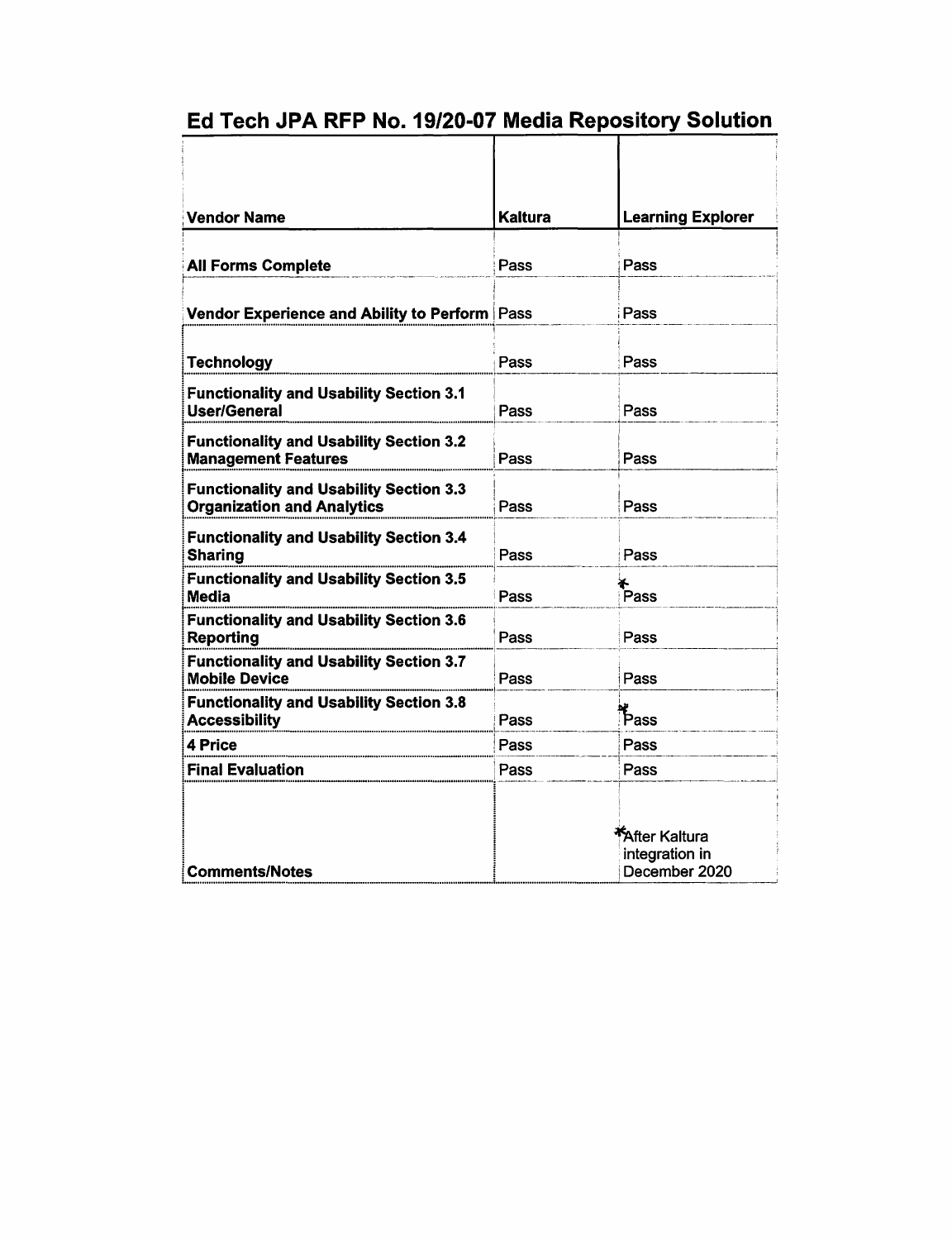## **Education Technology Joint Powers Authority RESOLUTION No. 20-21-1**

## **AWARD OF MASTER AGREEMENT FOR MEDIA REPOSiTORY SOLUTION**

**WHEREAS,** the Governing Board of Education Technology Joint Powers Authority ("Ed Tech JPA") wishes enter into one or more Master Agreements for media repository solutions and related services in order to accommodate Founding Member and Associate Members' media repository needs; and

**WHEREAS,** due to the highly specialized and unique nature of technology and related equipment and services, because technology is undergoing rapid changes, and in order to allow for the introduction of new technological changes in the operation of school districts, Public Contract Code section 20118.2 allows school districts to consider, in addition to price, factors such as financing, perfonnance reliability, standardization, life-cycle costs, delivery timetables, support logistics, warranties, and similar factors in the award of contracts for technology and related equipment and services; and

**WHEREAS,** the Ed Tech JPA prepared a Request for Proposals ("RFP") for Media Repository Solutions and received two (2) responses to its RFP; and

**WHEREAS,** the Ed Tech JPA evaluated responses pursuant to the evaluation criteria listed in those documents, including: (I) Functionality and Usability, (2) Vendor Support and Ability to Perfonn, (3) Price, and (4) Technology Requirements; and

**WHEREAS,** the Ed Tech JPA finds that the proposal submitted by Kaltura, Inc. ("Kaltura") meets the minimum criteria set forth in the RFP, and desires to enter a Master Agreement with Kaltura; and

**WHEREAS,** the Master Agreement shall set for the terms and conditions of the Agreement between the Parties; and

**WHEREAS,** the proposed form of the Master Agreement was included in the RFP; and

**WHEREAS,** a school district may delegate the authority to enter into contracts to the district superintendent or his or her designee, pursuant to Education Code section 17604; and

**WHEREAS,** pursuant to Government Code sections 6500 and 6502, Joint Powers Authorities are allowed to exercise any power common to the contracting parties; and

**WHEREAS,** Ed Tech JPA members include school districts; and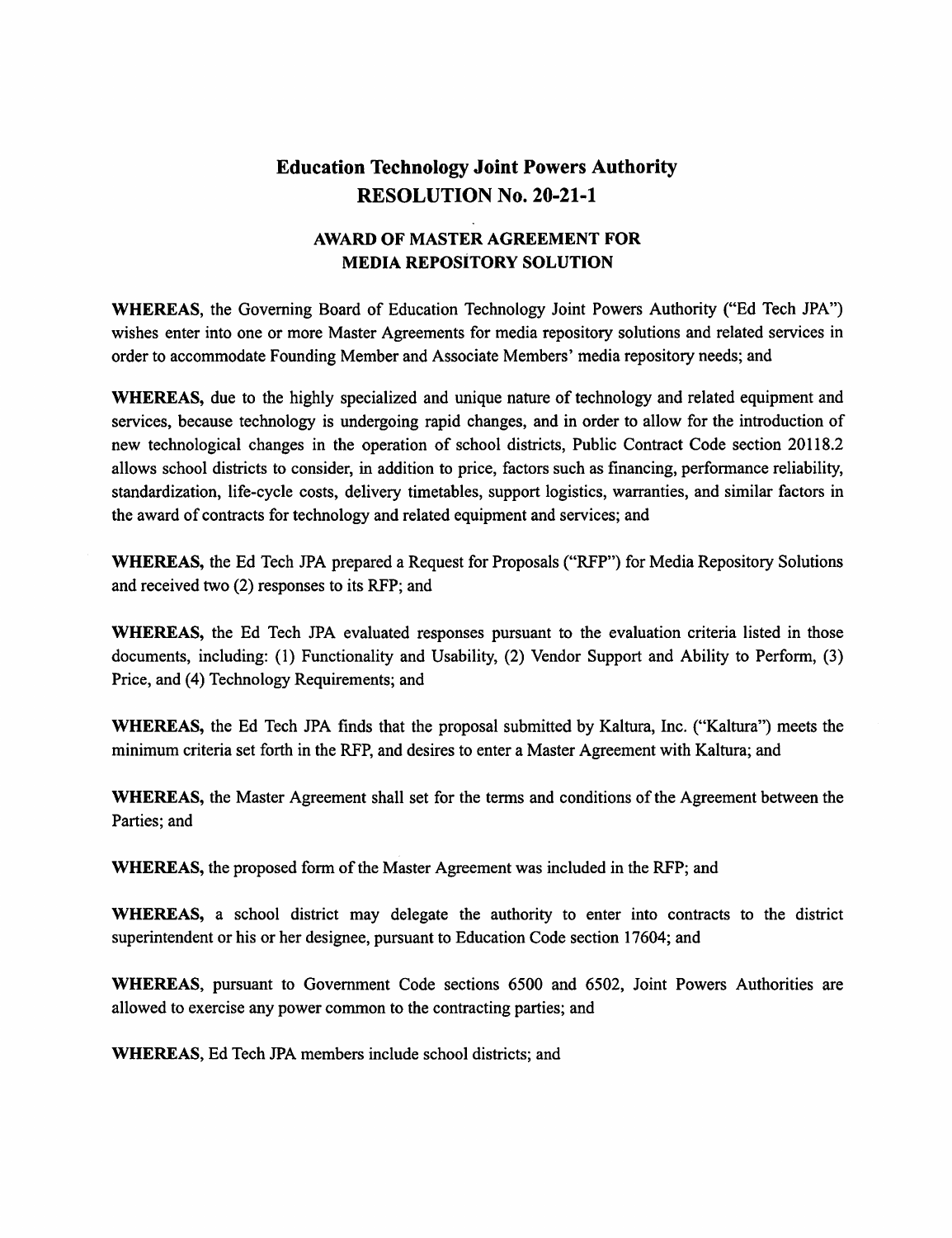**WHEREAS,** the Ed Tech JPA desires to delegate to the Board President or her designee, the authority to finalize, execute and deliver the Master Agreement.

## **NOW, THEREFORE, THE BOARD OF TRUSTEES OF THE EDUCATION TECHNOLOGY JOINT POWERS AUTHORITY DOES HEREBY RESOLVE, ORDER, AND DETERMINE AS FOLLOWS:**

1. The foregoing recitals are true and correct.

2. The Board finds that the procurement of a media repository solution and related services qualifies as procurement under Public Contract Code section 20118.2.

3. The Board finds that, considering all factors evaluated by the Ed Tech JPA during the RFP process, including functionality and usability, vendor support and ability to perform, price, and technology requirements; Kaltura meets the minimum criteria , satisfies the ED Tech JPA's RFP, and would provide the Ed Tech JPA's Founding and Associate Members with advantageous services that fit within the scope of services sought under the RFP.

4. The Board awards a Master Agreement for a media repository solution to Kaltura.

5. The Board delegates authority to the Board President or her designee to execute and deliver the Master Agreement with such additions, amendments, and revisions as are recommended or approved by Designee and General Counsel to Ed Tech JPA, and to take any related actions necessary.

ADOPTED, SIGNED AND APPROVED this 30th day of July, 2020.

EDUCATION TECHNOLOGY JOINT POWERS AUTHORITY BOARD OF EDUCATION

| By: |
|-----|
|-----|

Brianne Ford, Board President

Attest:

Jeremy Davis, Secretary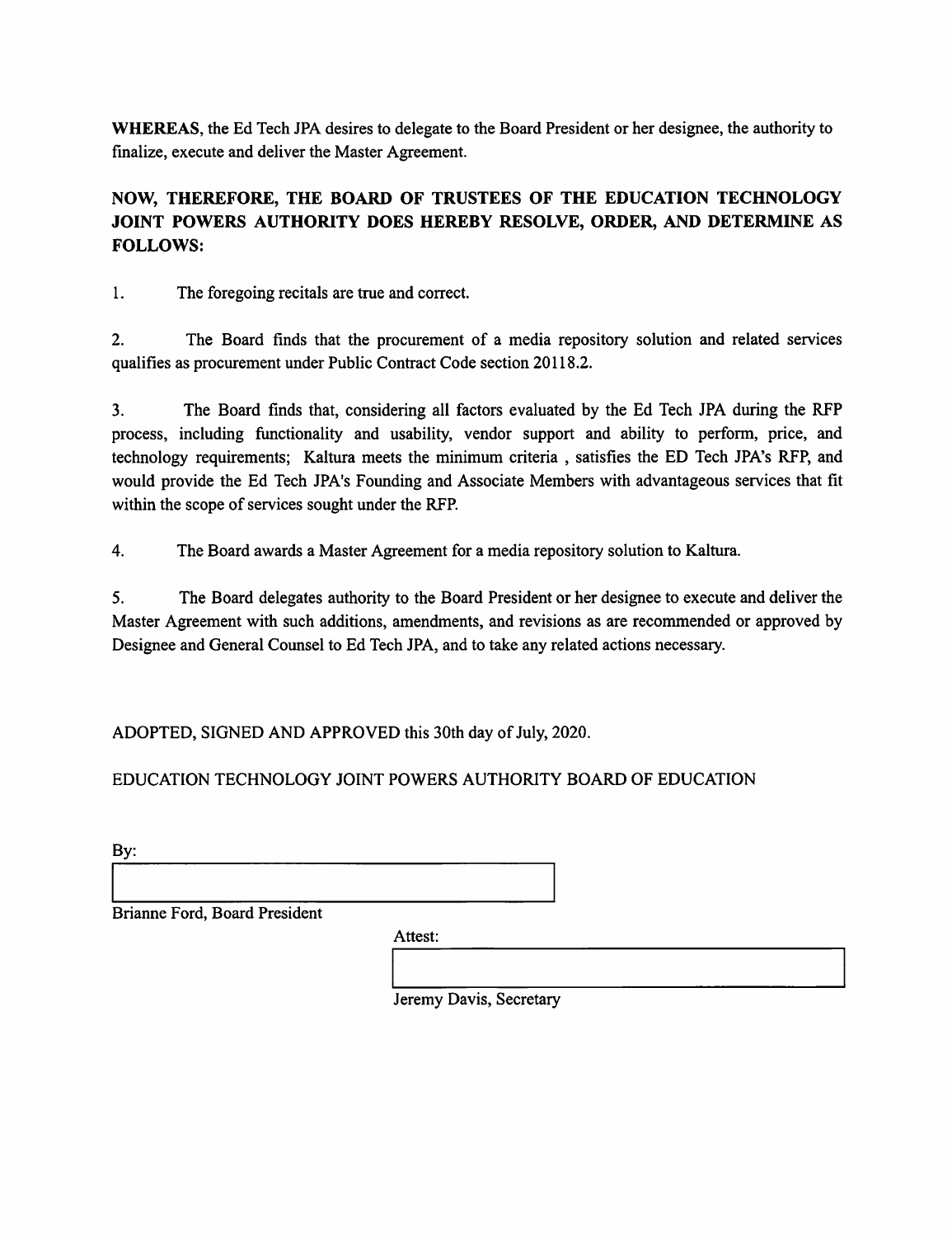## **Education Technology Joint Powers Authority RESOLUTION No. 20-21-2**

## **AWARD OF MASTER AGREEMENT FOR MEDIA REPOSITORY SOLUTION**

**WHEREAS,** the Governing Board of Education Technology Joint Powers Authority ("Ed Tech JPA") wishes enter into one or more Master Agreements for media repository solutions and related services in order to accommodate Founding Member and Associate Members' media repository needs; and

**WHEREAS,** due to the highly specialized and unique nature of technology and related equipment and services, because technology is undergoing rapid changes, and in order to allow for the introduction of new technological changes in the operation of school districts, Public Contract Code section 20118.2 allows school districts to consider, in addition to price, factors such as financing, performance reliability, standardization, life-cycle costs, delivery timetables, support logistics, warranties, and similar factors in the award of contracts for technology and related equipment and services; and

**WHEREAS,** the Ed Tech JPA prepared a Request for Proposals ("RFP") for Media Repository Solutions and received two (2) responses to its RFP; and

**WHEREAS,** the Ed Tech JPA evaluated responses pursuant to the evaluation criteria listed in those documents, including: (1) Functionality and Usability, (2) Vendor Support and Ability to Perform, (3) Price, and (4) Technology Requirements; and

**WHEREAS,** the Ed Tech JPA finds that the proposal submitted by Leaming Explorer LLC ("Leaming Explorer") meets the minimum criteria set forth in the RFP, and desires to enter a Master Agreement with Leaming Explorer; and

**WHEREAS,** the Master Agreement shall set for the terms and conditions of the Agreement between the Parties; and

**WHEREAS,** the proposed form of the Master Agreement was included in the RFP; and

**WHEREAS,** a school district may delegate the authority to enter into contracts to the district superintendent or his or her designee, pursuant to Education Code section 17604; and

**WHEREAS,** pursuant to Government Code sections 6500 and 6502, Joint Powers Authorities are allowed to exercise any power common to the contracting parties; and

**WHEREAS,** Ed Tech JPA members include school districts; and